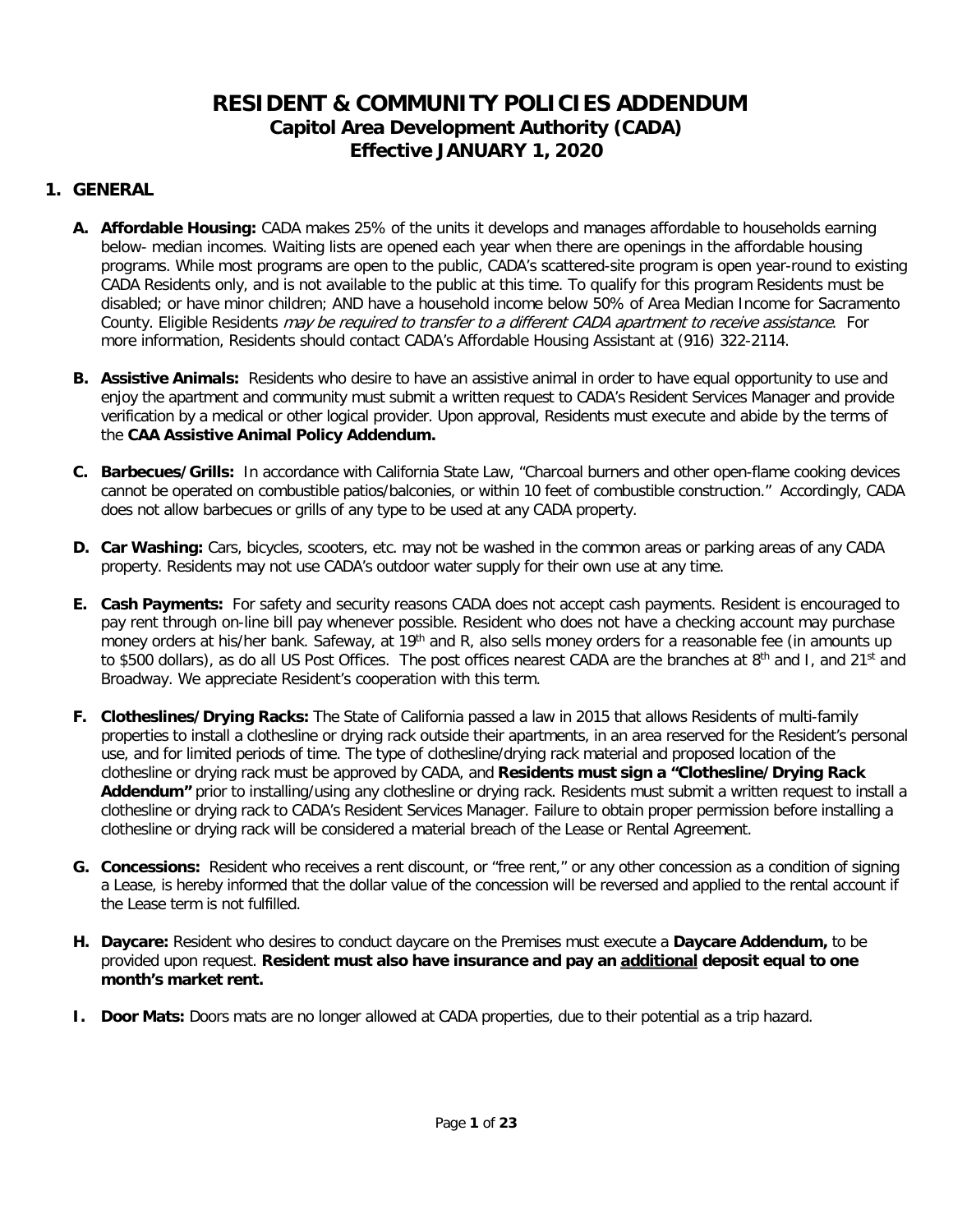- **J. Guests:** Guests who stay more than **14** days in a row, or more than **30** days in a calendar year without permission of CADA constitutes a breach of the Rental/Lease Agreement. Residents who desire to have guests for longer than these limits must submit a written request to CADA's Resident Services Manager for allowance of longer-term guest, and sign associated **"Long-term Guest Addendum."** At CADA's discretion, guests may be required to go through the application process and, if approved, must sign a Rental/Lease Agreement. Resident is responsible for any violation of these rules and the Rental / Lease Agreement terms, by Resident's guest(s).
- **K. Inspections:** Resident is hereby informed of CADA's intent to inspect each apartment on an annual basis, in accordance with the City of Sacramento's Residential Rental Housing Inspection Program. On March 4, 2008, the City of Sacramento adopted Chapter 8.120 of the Sacramento City Code, establishing a Rental Housing Inspection Program. The purpose of this program is to address the issue of substandard rental properties, promote greater compliance with health and safety standards and preserve the quality of Sacramento's neighborhoods and available housing. The program achieves compliance of health, safety and welfare code violations in/on Residential rental property that are: A threat to the occupant's safety; a threat to the structural integrity of the building; a negative impact on the surrounding neighborhoods. The City allows CADA to conduct its own inspections, and self-certify that its apartments are in compliance (i.e. clean, safe, no pest issues, no fire code issues, no hoarding, etc.) During the inspection CADA staff will also ensure the smoke detector/s and carbon monoxide detector/s (if any) are working properly, and change heating and air filters, as needed. In some instances, staff will need to enter the Premises up to four times per year, or more, if the heat and air filter service schedule requires this, or if the Resident fails the Annual Inspection. Resident will be notified in advance.
- **L. Intercom Systems:** Some CADA properties have an intercom system that remotely opens the front door or front gate of the property to allow visitors to enter the property without a key. A working phone line **with a local area code** is required for operation. Some of CADA's properties require an actual installed phone line. Ask your Rental Agent.
- **M. Laundry Machines:** Coin operated dryers and washing machines are provided for the Resident's use only. No heavy items such bath rugs, blankets, spreads, etc., are to be washed and/or dried in machines. Resident must clean up any mess or spill that occurs during process of doing laundry. Any damage to the laundry equipment due to Resident's negligence will be billed to the Resident's rental account. For safety and security purposes, laundry rooms that open to the exterior of the Premises are locked each night at **9 PM**, and are re-opened the next morning by **7 AM**. Residents must plan accordingly. If machines are not working correctly, Resident is instructed to call the laundry company that services the equipment at the number posted in the laundry room, or listed on the "Important Numbers" page, included herein. Use of liquid bleach is discouraged. If Resident chooses to use liquid bleach, extreme caution must be taken when transporting the bleach to and from the apartment as it can cause serious damage to carpeting in hallways and in the apartment. No dyeing of any kind is allowed in the washing machines.
- **N. Lease Renewals:** Resident who does not receive his or her lease renewal/rent adjustment due to not checking mail on a regular basis – or not receiving the renewal in the mail - is still obligated to pay the new rental rate on the effective date.
- **O. Lease Term:** Resident who signs a fixed-term Lease at move-in is advised that CADA ends all Leases on the last day of a month, which may cause the term to be six or twelve full months, **plus some additional days if the Resident moves in on any date other than the first of the month**. Resident is encouraged to carefully review the Lease term noted on the Lease Agreement, and ask a CADA Rental Agent for clarification if the Lease period is not clear.
- **P. Lockouts:** Resident who is locked out during business hours should contact his or her Resident Services Manager (RSR) for re-admittance (see Phone List included herein for phone #'s). Lockouts can take up to one hour to resolve, as staff must obtain a key to the residence from a locked cabinet at one of CADA's offices. If Resident is locked out after 4:00 PM on any weekday or anytime on Saturday or Sunday, a service-call charge will be assessed (presently \$45/hour; subject to change without notice). In addition, Resident may be assessed additional charges if the lock out requires staff to perform additional work, or spend additional time in order to assist the Resident to gain entrance to the Premises. Resident must produce picture ID for access. **If Resident is locked out more than three times during the tenancy, the Lease/Rental Agreement may be subject to termination.**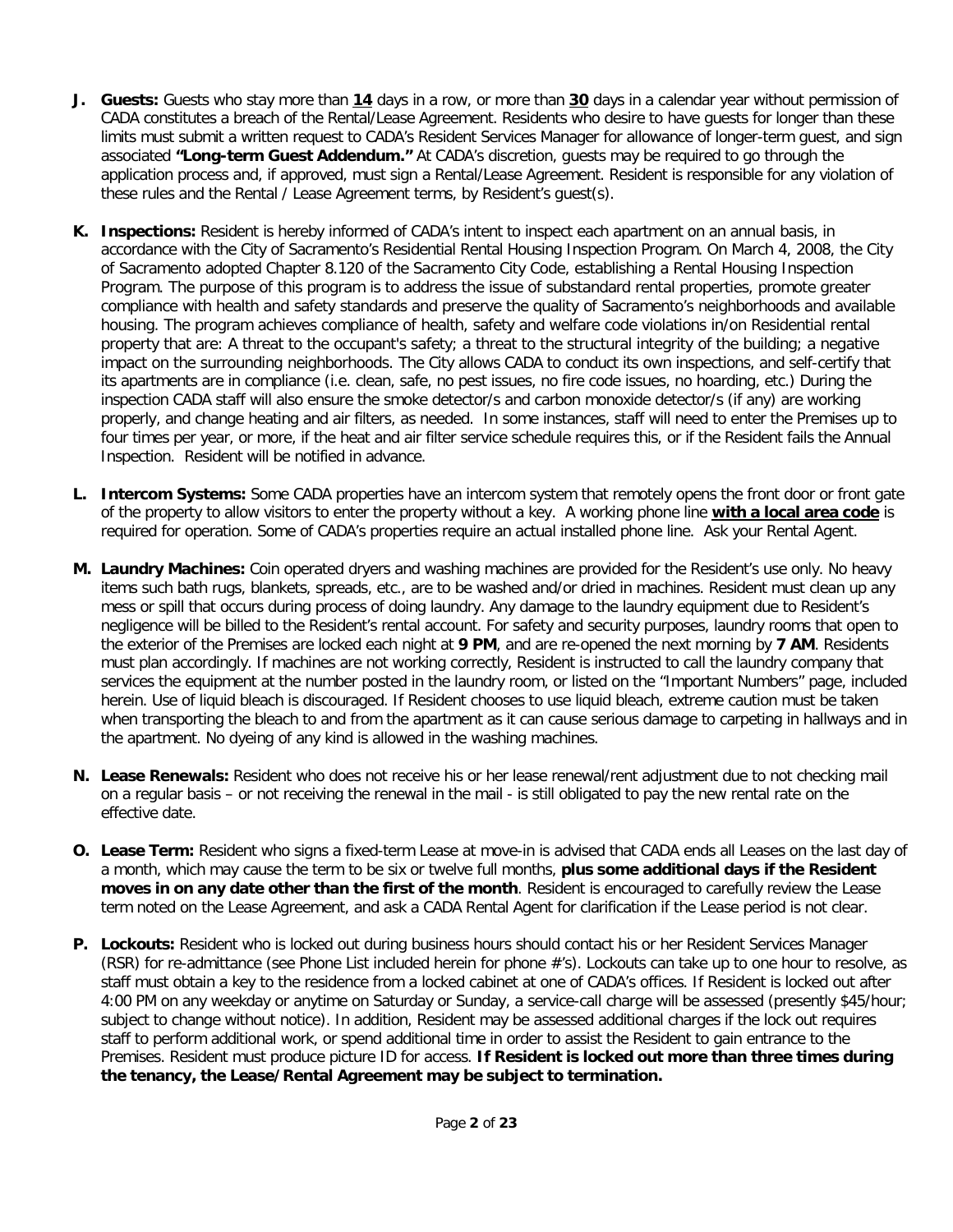- **Q.** Move-out Notice: Resident on a Month-to-Month Rental Agreement must inform CADA in writing of intent to vacate their apartment thirty (30) days in advance of desired move-out date (7 or 30 days advance notice for vacating parking space). Upon receipt, CADA will send Resident written acknowledgment of having received the Notice. If Resident does not receive said acknowledgement this means CADA has not received Resident's vacate notice, and Resident should call the CADA Office immediately. **Rent will continue to be charged through the proper notice period and date keys are returned to the CADA Administrative Office, whichever is later.** Resident on a fixed-term lease is encouraged, but not required by law, to provide CADA with advance notice of vacating the premises. Any holdover past the last day of the lease will result in the creation of a month-to-month tenancy, which then requires resident to provide CADA with 30-days' advance written notice of vacating the premises.
- **R. New Policies:** New policies and rules or amendments to this document may be adopted by CADA upon 30 days' notice in writing to Resident.
- **S. One-Roommate Move-out:** CADA requires all adult Residents residing on the Premises to complete an Application, be approved to rent, and sign the Rental/Lease Agreement prior to moving in. In the event one roommate wishes to vacate before the other, the Resident who is moving is still liable for rent, damages, etc., for the duration of the lease term. The Security Deposit that is paid at the time of the rental stays on the account until ALL Residents have vacated. If Residents are on a month-to-month term, the Resident who wishes to vacate must give a 30-Day Notice of Intent to Vacate to CADA, as well as to the remaining roommate(s). If Residents are on a fixed-term that has not yet expired, the Resident who is vacating must have the written approval of the remaining Resident(s) AND CADA in order to leave early and be released from any rent obligations. **In order for CADA to also approve the early departure of one roommate, the remaining Resident must be able to qualify for the rental on his or her own.** Financial matters should be settled between co-Residents at the time one roommate or co-Resident moves out. **CADA will not arbitrate or become involved in a dispute between co-Residents.**
- **T. Pets:** Up to two pets with a combined weight of 35 pounds are allowed at all but the following CADA properties: Somerset Parkside (1001-1035 Q Street) and 1619 Q Rooming House. Before bringing a pet to the Premises Resident must have permission of CADA, execute a separate **Pet Addendum**, and pay an increased Security Deposit for keeping a pet. No refunds will be made of the increased portion of a security deposit paid to keep a pet until the apartment is vacated. Exceptions to this rule may be made in cases of hardship, and must be approved by CADA's Resident Services Manager and Accounting Supervisor. Prior to bringing ANY pet to the Premises, Resident must refer to the CAA Pet Addendum for specific obligations when keeping an approved pet at the Premises. Pets must not visit the Premises without written permission of CADA. Refer to the Pet Addendum for more information.
- **U. Political Signs:** California law allows Residents to post political signs, subject to certain limitations:
	- **a. A "political sign" is one that relates to any of the following:**
		- An election or legislative vote, including an election of a candidate to public office.
		- The initiative, referendum, or recall process.
		- Issues that are before a public commission, public board, or elected local body for a vote.
	- **b. Size and Location of Signs:** Resident may only post political signs in the window or door of the Premises leased by Resident in a multi-family dwelling or in the case of a single family home, from the yard, window, door, balcony, or outside wall of the Premises leased by the Resident. The signs may not be:
		- More than six (6) square feet in size.
		- Posted or displayed in violation of any local, state, or federal law.
		- Posted or displayed in violation of a lawful provision in a common interest development governing document that satisfies the criteria of California Civil Code Section 1353.6.
	- **c. Posting and Removal of Signs:** Resident shall post and remove any political signs in compliance with the time limits set by the ordinance for the jurisdiction where the Premises are located. A tenant shall be solely responsible for any violation of a local ordinance. If no local ordinance exists or if the local ordinance does not include a time limit for posting and removing political signs on private property, political signs may be posted no more than Ninety (90) days prior to the date of the election or vote to which the sign relates and must be removed within fifteen (15) days following the election or vote.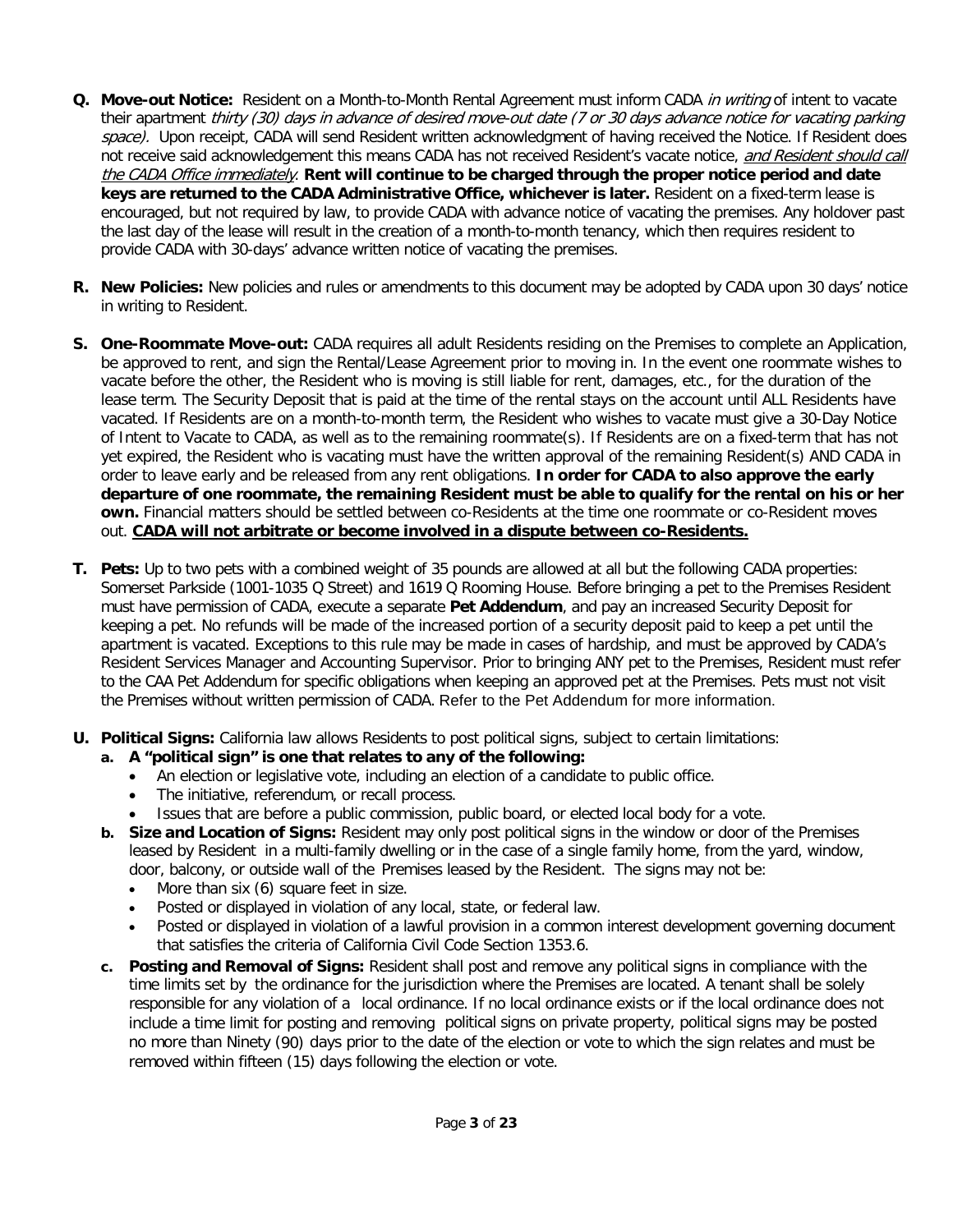**d. Damages:** Resident may not install or allow a political sign to be installed that causes any damage to or alteration of the leased Premises such as drilling holes; nailing into outside walls, door frames, window sills, railings, etc.; or affixing tape or other sticky material in a way that will cause damage to paint or other finishes.

Resident is strictly liable for any damages or injury as a result of such installation, and for the cost of repairs or repainting that may be reasonably necessary to restore the leased Premises to its condition prior to the posting of the political sign(s).

- **e. Effect of Breach:** A breach of this Addendum by the Resident shall be deemed a material breach of the Rental/Lease Agreement by Landlord.
- **V. Pool Rules:** The following pool rules apply to **1420 O Street and 1615 P Street properties**, only:
	- **a.** The Pool is to be used only between the hours of 9 A.M. and 9 P.M.
	- **b.** The Pool is reserved exclusively for use of Residents of the building, Occupants listed on the Rental/Lease Agreement and their guests. Guests must be accompanied by a Resident or Occupant when using the pool.
	- **c.** As provided by California law, children under the age of fourteen (14) shall not use the pool without an adult CADA Resident or Occupant in attendance.
	- **d.** Maximum of two (2) guests per apartment, not to exceed 4 total persons per apartment (Resident, Guests, minors, etc.) using the pool at any one time.
	- **e.** No food may be served or eaten in or around the Pool area at any time without Landlord's consent. Refreshments must be served in unbreakable containers.
	- **f.** No alcoholic beverages shall be served or consumed in or around the Pool area at any time. No person under the influence of alcoholic beverages is permitted in or near the Pool.
	- **g.** Running and jumping, "horseplay", fighting, foul language, boisterous or dangerous conduct, and/or any noisy behavior disturbing to the other Residents, is forbidden in or around the Pool area.
	- **h.** No radios, record players, or other musical instruments may be used in or around the Pool area without consent of Landlord.
	- **i.** Residents and their guests are required to be properly attired at all times, going to and from and in or around the Pool area.
	- **j.** Showering is required prior to using the Pool. Those using the Pool shall dry themselves off before leaving the Pool area.
	- **k.** Residents and guests will place their own towels over Pool furniture when using suntan oil or other lotions.
	- **l.** No toys, inner tubes or any other objects whatsoever will be allowed in the Pool at any time.
	- **m.** Safety equipment is not to be used except in case of emergency.
	- **n.** Swim diapers are required for infants and children who are not toilet-trained, as well as adults who may be incontinent.
	- **o.** Pool privileges may be revoked if CADA management determines a Resident or their guests' actions are making the pool unsanitary, unhealthful, or unsafe.
	- **p.** No lifeguard will be on duty. Persons using pool facilities do so at their own risk. Landlord is not responsible for accident or injury.
	- **q.** Landlord is not responsible for articles lost, damaged or stolen.
- **W. Premature Lease Termination:** In accordance with California law, Civil Code Section 1951.2, Resident who signs a fixed-term Lease agreement is obligated to fulfill the term in accordance with guidelines set forth in the Lease. Should Resident desire to terminate the Lease early in order to vacate the Premises the Lease specifies that Resident must pay rent until another Resident takes possession. Resident is responsible for any other amount necessary to compensate the Landlord for damages caused by the breach, such as costs incurred by the Landlord in his or her attempts to re-let the unit. In some circumstances, CADA may allow Resident to pay an "Early Termination Penalty." Please contact CADA's Accounting Manager for more information. If approved to pay the Early Termination Penalty to terminate the lease early Resident must provide CADA with a written Notice to Vacate at least 30-days in advance of the desired vacate date. If Resident plans to continue renting the Premises on a month-to-month term, the rent is subject to being increased to the month-to-month rental rate upon notice by CADA.
- **X. Sub-leasing:** Sub-leasing is not allowed. All additional Residents/Occupants must apply to rent and be approved by Landlord/CADA. **NO "AirBnB" or "VRBO," or any other short-term rentals allowed at any time.**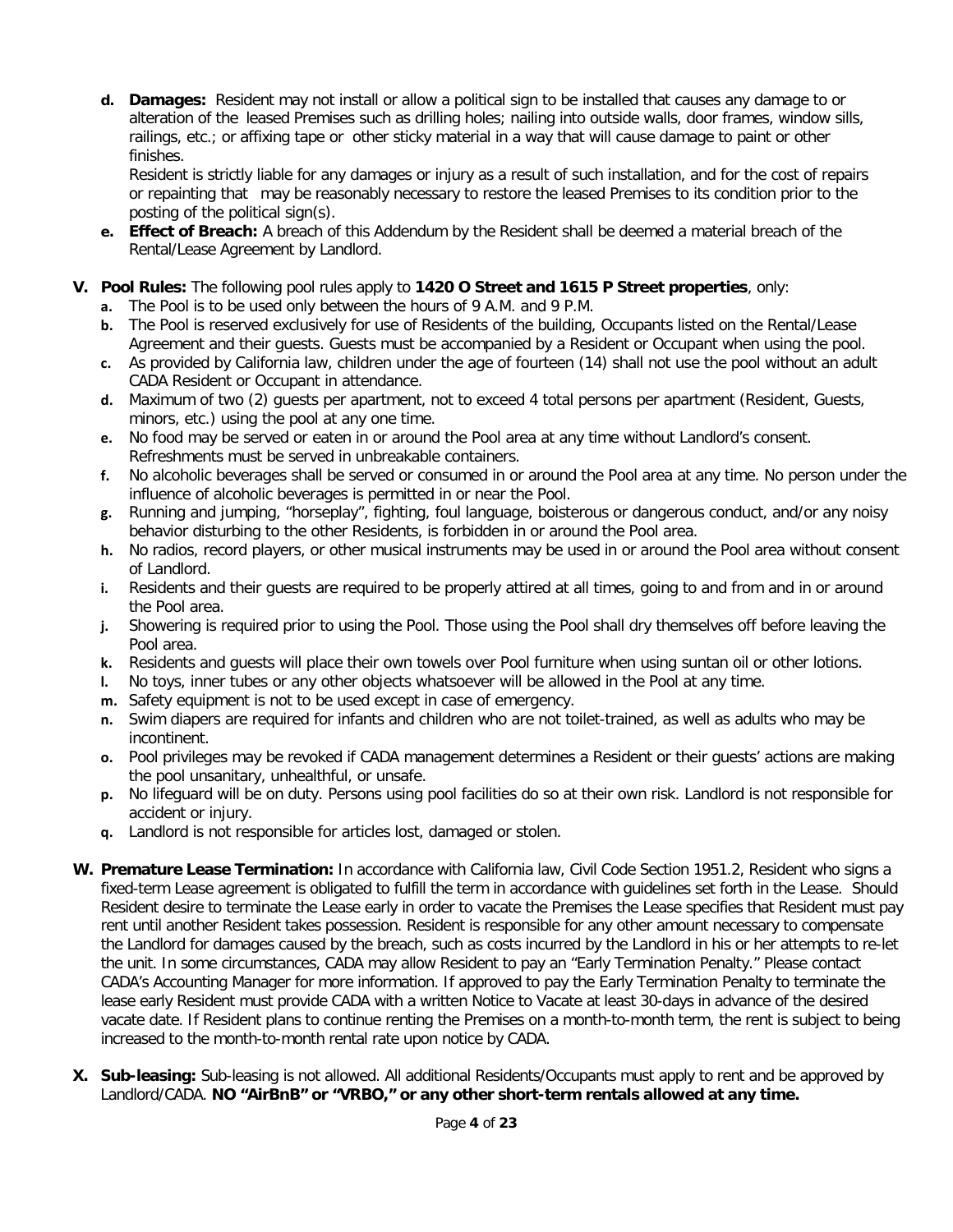- **Y. Telephone Service:** CADA provides one working phone jack in each apartment, as required by applicable law. If Resident wishes to have additional phone lines installed the work must be completed by a licensed professional at Resident's expense.
- **Z. Unit Transfers:** Unit transfer requests are processed in the same manner as a new rental. In order for the transfer to be approved, Resident's existing Lease term must be fulfilled; Resident must not have a history of late rent payments or Lease violations; and Resident must allow an inspection of the Premises to confirm that the apartment has been well-maintained during the Tenancy. If the transfer is denied and Resident still desires to vacate the Premises, Resident must provide CADA with a written notice of intent to vacate at least thirty days in advance of the move-out date, AND pay an Early Termination fee if terminating lease early.
- **AA.Utilities:** Resident agrees to pay all utilities supplied to the apartment (**as noted on the Utilities Information handout included herein**), unless otherwise specified. Resident must keep utilities on at all times, effective on the date of the Lease/Rental Agreement**.** To avoid a break in service Resident must contact the applicable utility company to establish service in his/her own name. Resident must inform CADA if the electric or gas utilities have been shut off for non-payment. Resident agrees to call PG&E to light the pilot light and conduct an inspection of the appliances if the gas seems to be working incorrectly, or is turned off any time. **Resident must call PG&E to light the pilot light no earlier than the day of the move-in in order to have the gas turned on at the Premises.**

**CADA re-bills for electricity at the following addresses, due to a shared meter. Failure to pay the utility bill when asked is considered a breach of the Rental/Lease Agreement.**

• **1510 O Street, #10**

• **1631 P Street**

- **1524 17th Street, #'s 1, 2, 3**
- **BB.Waterbeds:** Residents who desire to have a waterbed or liquid-filled furniture must execute a **"Waterbed and Liquid-filled Furniture Addendum"** prior to installing such furniture on the Premises. Waterbeds and other liquidfilled furniture are only permitted at the following CADA properties (built after 1973): Biele Place (1421 15<sup>th</sup> Street), 1506-1520 17<sup>th</sup> Street (17<sup>th</sup> Street Commons), 1401-1415 Carriage Pathway, 1500 N Street (Brannan Court Apartments), 1400-04 O Street (Greentree Commons), 1616-1640 O Street (17th Street Commons), and 1001-1035 Q Street (Somerset Parkside). Resident must pay an additional Security Deposit equal to half of one month's current market rent for having a waterbed.

## **2. NOISE AND CONDUCT**

- **A. Activities & Conduct:** Resident shall refrain, and shall ensure that Resident's guests likewise refrain, from activities and conduct outside of the unit (in common areas, parking areas, or recreation facilities), which are likely to annoy or disturb other persons.
- **B.** Complaints & Violations: Resident is requested to notify the CADA's Resident Services Manager in writing (with as much detail as possible) when desiring to lodge a concern or complaint about a neighbor or a CADA decision or action. If about a neighbor, a written violation will be issued to the offending party if CADA determines that a term of the Lease / Rental Agreement has been breached. Continued breaches will result in termination of residency. Resident may also request the assistance of CADA's Courtesy Patrol for noise and nuisance issues after hours. All complaints will be kept confidential, unless it is impossible to do so. Please refer to the "Important Numbers" page included herein for Courtesy Patrol contact information**.** If the concern or complaint is about a CADA decision or action, the appropriate staff member will respond as soon as his or her schedule permits.
- **C. Downtown living:** Resident is reminded that he/she is living in an urban setting in the heart of a vibrant downtown. In such a setting there may be increased noise related to nearby restaurants and bars, special events, park activities or increased noise and dust related to new development projects being built. To the best of our ability, CADA strives to mitigate the impact of such events and projects on our Residents.
- **D. Noise/Quiet Hours:** Resident and his/her guests shall not make or allow any excessive noise in the unit, nor permit any actions, which will interfere with the rights, comforts or conveniences of other persons. Resident and his/her guests shall refrain from playing musical instruments, television sets, stereos, radios, and other devices at a volume which will disturb other persons. Resident and his/her guests shall refrain from creating, or allowing to be created, any noise that is disturbing to other Residents at any time. Extra care must be taken between the hours of 10 PM and 7 AM, in accordance with the City Noise Ordinance.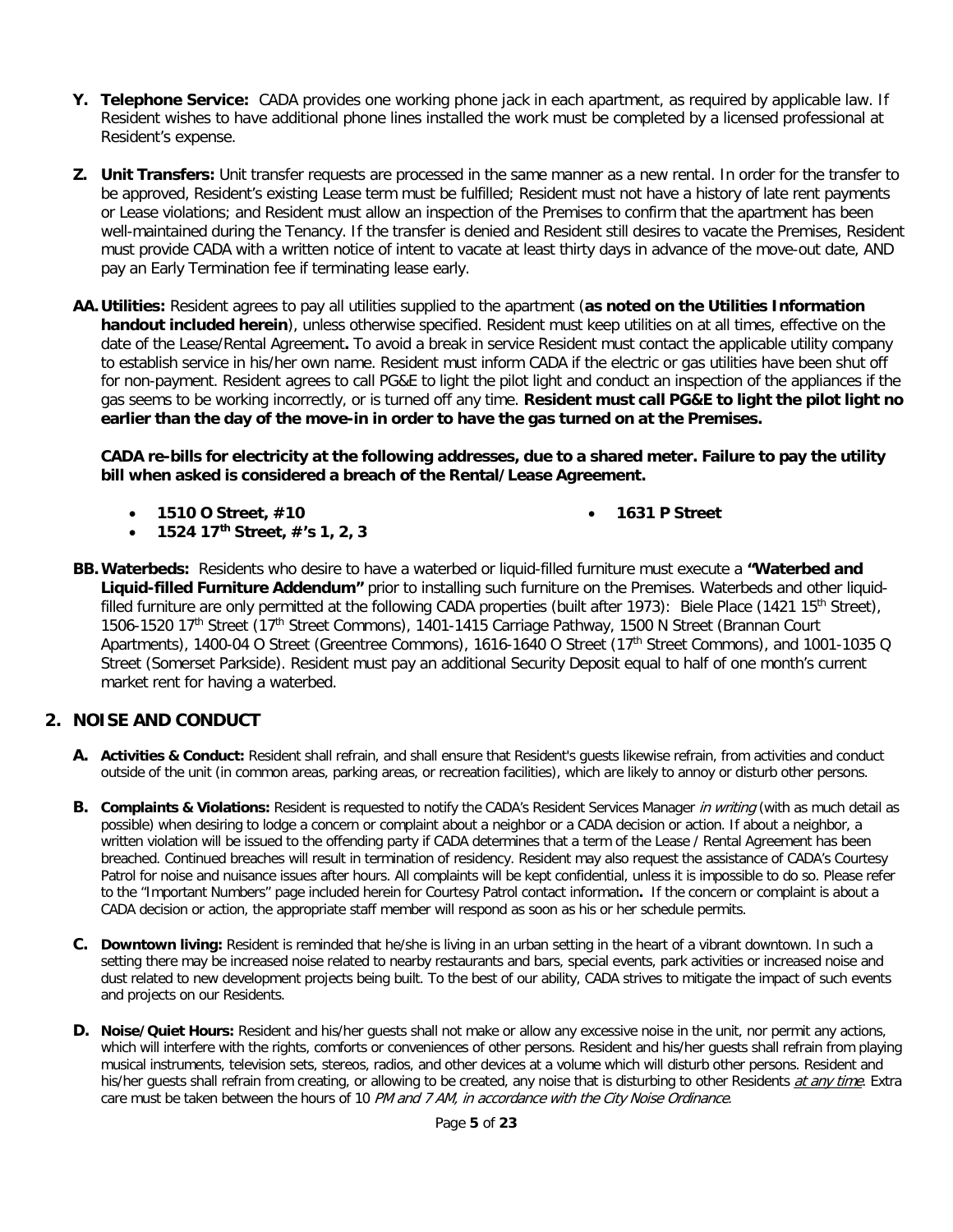- **E. Staff / Vendor Safety:** For the safety and well-being of CADA employees and vendors, CADA will not tolerate any harassment (sexual or otherwise), or abusive language or behavior, by Resident (or guests of Resident) toward CADA staff or vendors. Violation of this term will be grounds for immediate termination of Lease / Rental Agreement. Misconduct between Residents should be handled by sending a written complaint to CADA's Resident Services Manager as noted in Paragraph B, above.
- **F. Unlawful Activity:** Resident, members of the Resident's household, and any guest or other persons under the Resident's control shall not engage in criminal activity, including drug-related criminal activity, on or near property Premises:
	- **a.** "Drug-related criminal activity" means the illegal manufacture, sale, distribution, use, or possession with intent to manufacture, sell, distribute, or use of a controlled substance (as defined in section 102 of the Controlled Substance Act (21 U.S.C. 802)).
	- **b.** Resident, members of the Resident's household, and any guest or other persons under the Resident's control shall not engage in any act intended to facilitate criminal activity, including drug-related criminal activity, on or near property Premises.
	- **c.** Resident and members of the household will not permit the dwelling unit to be used for, or to facilitate, criminal activity, including drug-related criminal activity, regardless of whether the individual engaging in such activity is a member of the household or a guest.
	- **d.** Resident and members of the household will not engage in the manufacture, sale, or distribution of illegal drugs at any location, whether on or near Premises and property or otherwise.
	- **e.** Resident, any member of the Resident's household, or a guest or other person under the Resident's control shall not engage in acts of violence or threats of violence, including, but not limited to the unlawful discharge of firearms on or near property/Premises.
	- **f.** Violation of any of the above provisions shall be a material breach of the Rental/Lease Agreement and good cause for termination of tenancy. A single violation of any of the provisions of this Addendum shall be deemed a serious and material violation of the Rental/Lease Agreement. It is understood and agreed that a single violation shall be good cause for termination of the Rental/Lease Agreement. Unless otherwise provided by law, proof of violation shall not require criminal conviction, but shall be by a preponderance of the evidence.

## **3. CLEANLINESS AND TRASH**

- **A. Common Areas:** Common areas are areas shared by all Residents, including hallways, stairwells, walkways, pool areas, courtyards, basements, etc. Resident and his/her family and guests are to conduct themselves in a manner that will not disturb neighbors' peaceful enjoyment of the Premises, or which constitute a nuisance. Noise, odors, or any other actions, which cause unreasonable disturbance to other Residents or interferes with their rights, comforts, or convenience are not permitted. Resident shall refrain from leaving personal items (including bicycles, scooters, plants, ashtrays) in the hallways, walkways or any other common area. Residents and Guests are not allowed to engage in social or recreational activity in any common area, including stairwells, hallways, and walkways used for ingress and egress to and from the units and buildings. Resident must not throw trash, cigarette butts, or any item from balconies or windows. No skateboarding, rollerblading, or biking in the common areas is allowed. All pets must be cleaned up after. CADA is not responsible for items left in common areas and may remove and dispose of such items, as needed. Parties (or large gatherings of Residents and guests) are not allowed in the common areas without the express written permission of CADA. Residents or guests are not permitted on roofs of buildings at any time. Bicycles and motorcycles may not be stored in common areas except as designated by Management.
- **B. Dust & Debris:** Resident shall refrain from shaking or hanging clothing, curtains, rugs, and other coverings and cloths outside of any window, ledge, or balcony.
- **C. Furniture:** Resident shall keep all household furniture inside the unit and keep unsightly items out of view. **Only furniture specifically designed for outdoor use may be kept on Resident's private patio/balcony.** Resident shall ensure that outdoor furniture is well maintained at all times.
- **D.** Objectionable Odors: Resident shall keep the unit clean, sanitary and free from objectionable odors at all times. Odors that penetrate into other units or common areas will be considered a breach of the "Quiet Enjoyment" term of the Rental/Lease Agreement. At properties where smoking is allowed, Residents who smoke are encouraged to do so outside of the apartment, at least 20 feet away from doors and windows of the Premises, in order to alleviate the potential for smoke to penetrate into a neighbor's leased Premises.

#### **E. Patios/Balconies/Railings:**

- **a.** Resident shall ensure that patios and balconies are not used for storage of any items other than plants (with proper drip-pans) and outdoor furniture. Storage of regular household items is not allowed. No items should ever be stored on railings.
- **b.** Plants or patio furniture must never block ingress or egress to/from apartment.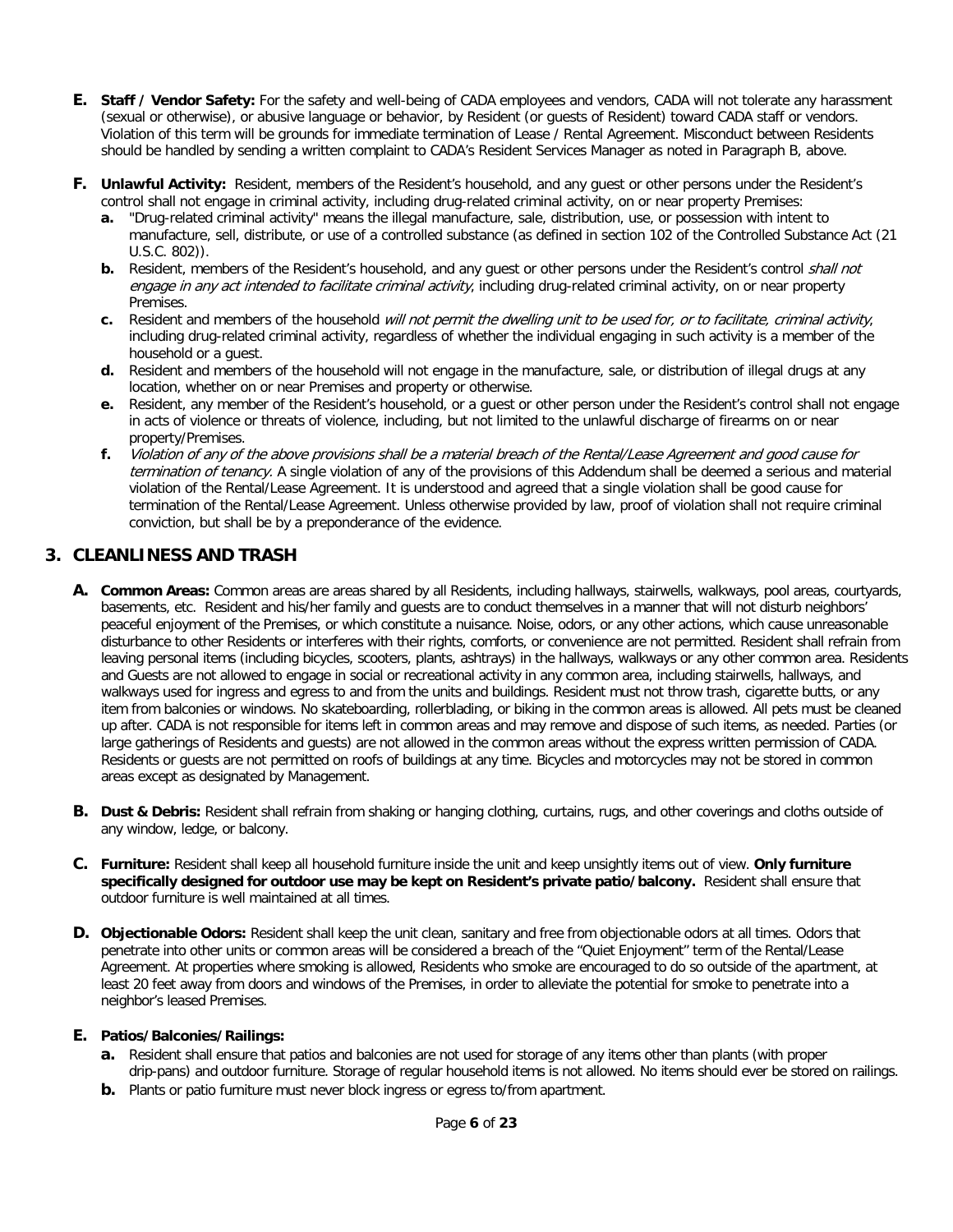- **c.** All plants are to be securely placed so they will not cause a hazard for staff or other Residents.
- **d.** Plants and planters are not allowed to be placed on railings at any time.
- **e. Resident may only place plants on private patios and balconies that are reserved for the Resident's exclusive use. CADA limits the number of total plants to five (5).**
- **f.** Care must be taken when watering plants so water does not flow onto patio or balcony of a downstairs neighbor.
- **g.** French Balconies (such as those at Brannan Court Apartments 1500 N Street) are to be used to display plants only, in the appropriate holders provided. Because of the minimal depth of the French Balconies and space between the bars, these balconies are designed as a complement to the décor of the building, and are not intended to be used for entertaining or as a play area, or for storage of mops and brooms or other items.
- **h.** Resident is responsible for keeping patio or balcony free of dirt and debris at all times, and must not allow leaves to accumulate that have blown in or dropped from bushes and trees planted inside or outside the patio or balcony (regardless of whether the leaves are from plants owned by Resident or CADA).
- **i.** Refer to the **CADA Landscaping Addendum** for more information about Resident's responsibility to maintain landscaping inside of private patio/balcony.
- **F. Personal Belongings:** Resident shall ensure that no personal belongings, including bicycles, play equipment or other items shall be left unattended in the halls, stairways, walkways or common areas of the building. CADA is not responsible for items left in common areas and may remove and dispose of such items, as needed.
- **G. Pest Management:** Resident agrees to notify CADA immediately if any pest issues arise. If pests are determined to have been caused by, or brought in by the Resident, the Resident may be held responsible for all charges associated with eradicating the pest/s. Resident agrees to abide by the Good-housekeeping practices listed below, and the **Pesticide Application Addendum and Notice**  and **Bedbug Addendum** attached to the Rental / Lease Agreement. Resident is informed that bedbugs are becoming more and more prevalent in communities across the United States, and can be carried into an apartment by any Resident at any time. Residents who travel frequently, shop at second-hand stores, maintain a cluttered living environment, or bring in items other Residents have discarded have a higher probability of contracting bedbugs.
- **H. Good Housekeeping Practices for Pest-Free Apartments:** When Residents and the property management team work together, pests can be prevented. Maintaining clean and clutter-free homes and adhering to these recommendations may help you enjoy a pest-free environment:
	- **a.** Keep clutter to a minimum. Remove stacks of newspapers, magazines, or cardboard.
	- **b.** Vacuum carpeting more than once a week. Vacuum thoroughly; a small crumb is a feast for any pest.
	- **c.** Store dry or prepared food in sealed plastic or glass containers.
	- **d.** Remove kitchen trash before nightfall. Empty all other trash containers frequently.
	- **e.** Check for pests in packages or boxes before carrying them into your home.
	- **f.** Report pests immediately to the CADA Maintenance office. Failure to do so could result in additional pest control charges that will be passed on to the Resident.
	- **g.** Clean up spills immediately.
	- **h.** Keep your dishwasher closed or empty.
	- **i.** Pick up and clean pet food bowls when your pets are done eating.
	- **j.** Do not leave pet food dishes outside. Pet food dishes left outside will be removed and disposed of by CADA staff.
	- **k.** If applicable, follow all instructions given by pest control professionals.
	- **l.** Do not use any store-bought liquid pesticide sprays after professional pesticide treatment in your home.
	- **m.** Do not feed pests by allowing cooking grease, oils, or other food particles to remain in your kitchen.
	- **n.** Do not leave unwashed dishes in the sink overnight.
	- **o.** Do not let water accumulate anywhere in your home. Report water issues to CADA's Maintenance office promptly.
	- **p.** Do not keep paper bags or cardboard. Insects feed on the glue and nest in the folds.
	- **q.** Do not use strong cleaners around pest control baits.

#### **I. Waste Management:**

a. **Cigarettes:** Resident agrees to abide by the **CADA Smoking Policies Addendum,** and further agrees to clean up cigarette butts and dispose of properly, both inside and outside the Premises. **Hazardous Materials Disposal:** Resident shall refrain from disposing of any combustible or hazardous material in trash containers or bins. It is against the law for any person or household to dispose of Universal Waste items such as household batteries, fluorescent light bulbs, appliances, cell phones and other electronic devices in the trash. Universal waste items contain hazardous materials such as metals that are toxic, including mercury, cadmium, zinc, lithium, and nickel. In Sacramento, these items may be disposed of at the Sacramento Municipal Transfer Station at 8491 Fruitridge Road (916-379-0500), or the Sacramento County Household Hazardous Waste Collection Facility at 4450 Roseville Road (916-875-5555). Residents should call ahead to confirm hours and exact items that will be accepted. For more information about recycling and environmental programs, call the City of Sacramento's Solid Waste Customer Service line at (916) 808-4800.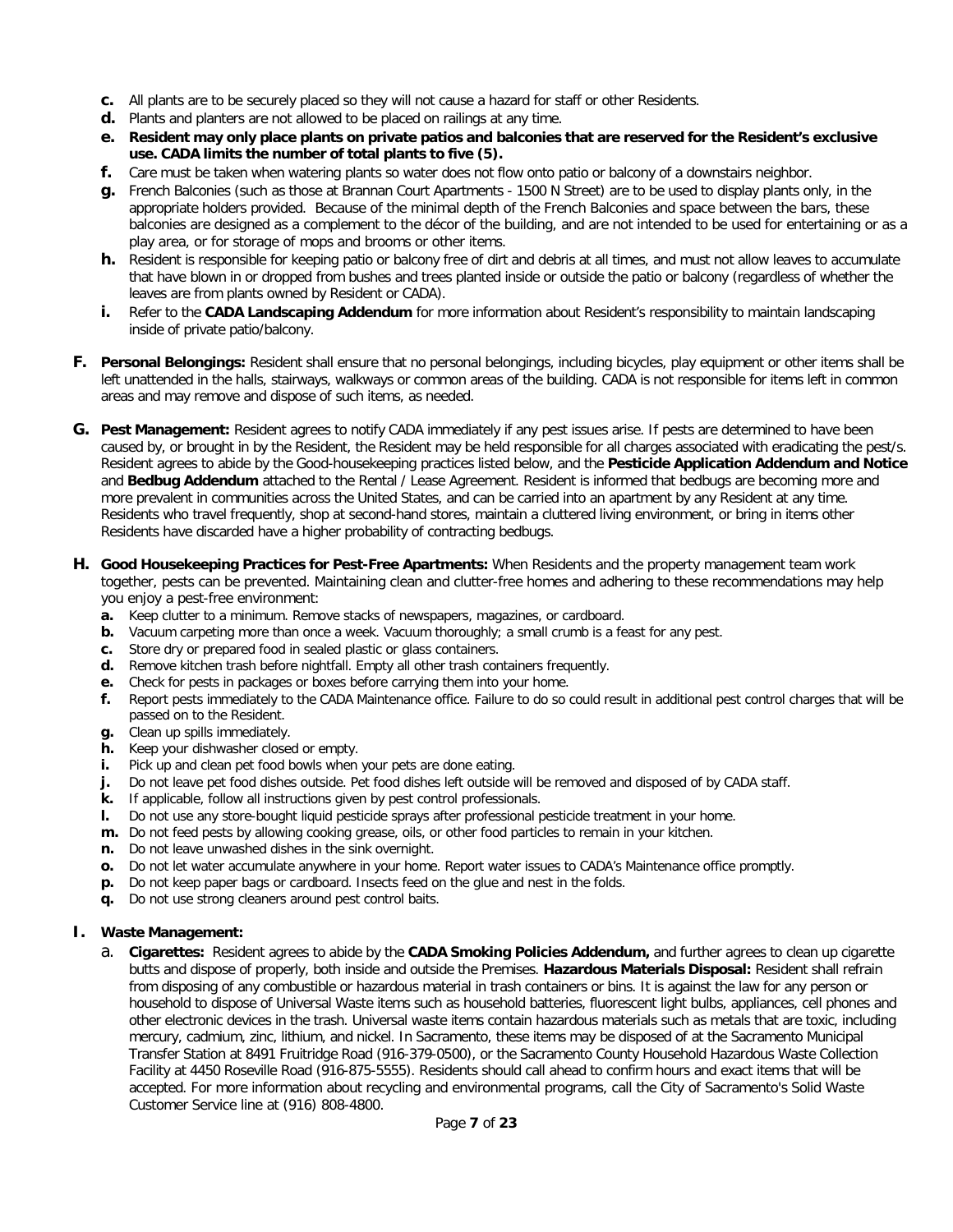- b. **Recycling:** CADA must help Residents comply with a County and City of Sacramento Ordinance (Solid Waste Authority, Number 20, Title IV, Chapter 4.00) that requires multifamily properties to subscribe to an authorized recycling program. Owners and managers of multifamily properties must notify Residents in writing about the recycling ordinance, which requires all multifamily Residents to separate recyclable materials from other solid waste. Every CADA property has a recycling bin on the Premises, or at an adjacent property, where all recyclable items are to be deposited. Recycled materials should be clean and dry. Materials that must be recycled include:
	- **Fiber materials** such as newspapers, cardboard, magazines, catalogues, phone books and junk mail
	- **Food and beverage containers** such as glass bottles and jars, aluminum cans, steel food containers
	- **Plastics** having a #1-7 on the bottom such as water bottles and toys (batteries must be removed)
	- **Metals** such as aerosol, steel and tine cans and small kitchenware.
- c. **Trash Accumulation:** Resident shall ensure that garbage is not permitted to accumulate and that it is placed on a daily basis in the trash receptacles provided for that purpose. Resident shall ensure that large boxes are broken apart before being placed in the recycling containers. Resident shall be responsible, at Resident's expense, for hauling to the dump those items too large to fit in the trash containers.
- d. **Trash Chutes:** At properties with trash chutes, Resident agrees to securely wrap trash in plastic bags before placing in trash chute. Absolutely no glass or cardboard boxes should be placed in the chute.
- e. **Trash Receptacles:** Resident has access to trash receptacles on the Premises or at a neighboring CADA property. Ask your RSR if you are unable to locate the trash receptacles. Trash must be bagged so that waste does not leak into the trash receptacle. Resident shall ensure that papers, cigarette butts, and trash are placed in appropriate receptacles so that litter is not created in or about Resident's unit. All glass, plastic, and cardboard boxes must be properly recycled. Bulk items should never be disposed of outside of waste enclosures or left on community grounds. Resident will be charged for removal of items left in or near the trash area. Trash must not be left in halls, stairways, balconies, or laundry rooms, as doing so may create a favorable environment for pests. All items deposited in the trash must fit inside a receptacle.

## **4. SAFETY/SECURITY**

- **A. Appliances:** Resident shall ensure that all appliances are turned off before departing from the Premises. Use of aluminum foil on stove burners, drip pans, ovens and broilers is prohibited due to fire and electrical shock hazards.
- **B. CADA Courtesy Patrol:** CADA contracts with a private company to provide nightly Courtesy Patrol services to our Residents. The current service is provided by Lyon's Security Service at (916) 208-5612 or 383-2308. A Lyon's Courtesy Patrol Officer patrols CADA properties in a vehicle and on foot, 12 hours per night, every night of the year, between the hours of 8 PM and 8 AM. Residents who need assistance at a time when the Courtesy Patrol Officer is not yet on duty are instructed to call CADA's after-hours emergency # at (916) 324-8494. During the summer months (May through August), an additional Courtesy Patrol Officer is available to assist our Residents on Saturdays and Sundays between the hours of 10 AM and 6 PM. The Courtesy Patrol Officer is here to assist YOU! If you have a noisy neighbor, notice something suspicious, or would like the Patrol Officer to walk you or your guest to your car or apartment, please do not hesitate to give them a call! Please call 911 FIRST if you feel that you are in danger, or notice an emergency at your property. Our Courtesy Patrol Service has not been hired to replace the services of emergency personnel; they are here to provide backup assistance and support to our Residents. If for any reason you are not satisfied with the services provided by any Courtesy Patrol Officer, please notify the CADA's Resident Services Manager right away. Please note that the Courtesy Patrol's on-duty days and hours may change with notice. Residents who make unsubstantiated requests or complaints to CADA's Courtesy Patrol are subject to having their Rental Agreement/Lease terminated. Please refer to the "Important Numbers" included herein, for contact information.
- **C. Cameras:** Resident may not install a camera on the exterior of any CADA property.
- **D. Doors/Locks:** Resident shall ensure that all doors are locked during Resident's absence. Resident agrees to notify CADA if doors or locks become inoperable. Resident shall not change any lock or place additional locks on any door of the Premises without the prior written consent of CADA.
- **E. Emergency Contact Information:** Resident agrees to provide CADA with Emergency Contact Information upon move-in, and on an annual basis thereafter, or upon request.
- **F. Emergency Evacuation Information:** Resident agrees to provide CADA with Emergency Evacuation information (regarding assistance that may be needed in the event of an emergency) upon move-in, and on an annual basis thereafter or as requested.
- **G. Health/Fire/Safety Violation:** Resident shall ensure that trash and other materials are not permitted to accumulate in or around the Premises so as to cause a hazard, or be in violation of any health, fire or safety ordinance or regulation. Clutter and debris inside Resident's apartment must be avoided so that there is a clear path to enter and exit the apartment in the event of an emergency. Resident who violates this term is subject to City Code Enforcement involvement and possible termination of residency.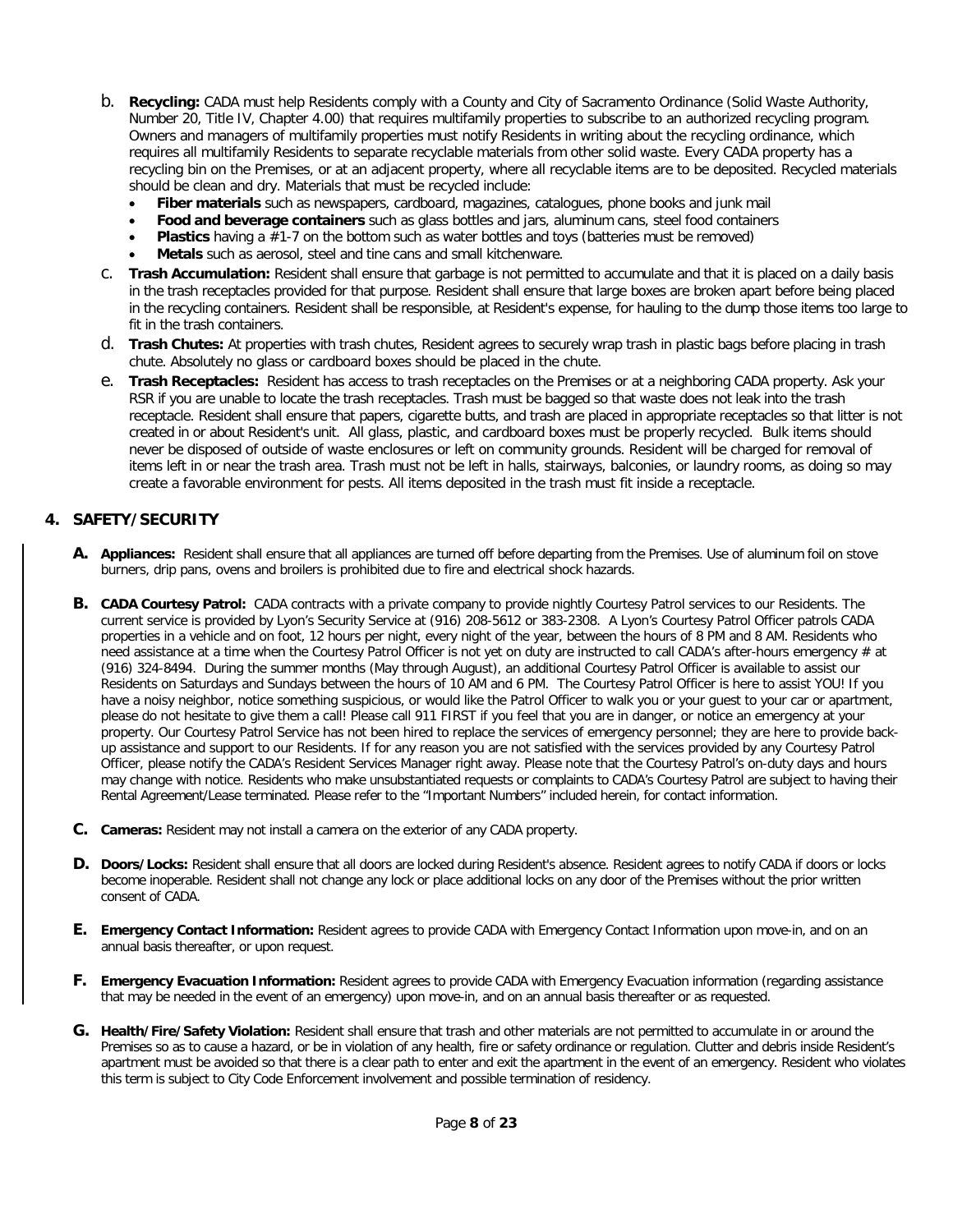- **H. Keys:** Resident agrees not to duplicate or cause, permit, allow or authorize another person to duplicate any key given to Resident by CADA without permission of CADA. A reasonable charge will be made for the replacement or issuance of keys or change of locks (for Resident's unit, or all units in the building) necessitated by an act of the Resident, or at the request of the Resident. **If CADA must call an outside vendor/contractor to retrieve keys from apartment, plumbing fixture, elevator shaft, etc., or change locks to Resident's unit (or all units in the building) due to keys being lost, Resident will be responsible to pay the full bill from the vendor/contractor.**
- **I. Liability & Insurance:** Security is the responsibility of each Resident and guest. CADA assumes no responsibility or liability, unless otherwise provided by law, for Residents' and guests' safety and security, or for injury or damage caused by the criminal acts of other persons**. Generally, except under special circumstances** The OWNER IS NOT legally responsible for loss to the Resident's personal property, possessions or personal liability, and OWNER'S INSURANCE WILL NOT COVER such losses or damages. If damages or injury to owner's property is caused by Resident, Resident's guest(s) or child (children), the owner's insurance company may have the right to attempt to recover from the Resident(s) payments made under owner's policy. CADA strongly recommends you consult with your insurance agent and obtain appropriate coverage for fire, theft, liability, workers' compensation and other perils to protect yourself and your property against loss, damage, or liability. Following is a non-inclusive list of examples of possible costly misfortunes that, except for special circumstances, you could be held legally responsible for:
	- Your babysitter injures herself in your unit. A friend, or your repairperson, is injured while helping you slide out your refrigerator so you can clean behind it. While fixing your television set, a repairperson hired by you is injured when s/he slips on the floor you have just waxed.
	- Your defective electrical extension cord starts a fire, which causes damage to the building and your personal property and or the personal property of others.
	- Your locked car is broken into and your personal property, and that of a friend, is stolen.
	- A burglar breaks your front door lock and steals your valuables or personal property.
- **J. Permission for Entry:** Prior to any planned absence from the unit, Resident shall give CADA written authority to allow entry to the unit to any person permitted by Resident to enter the unit.
- **K. Secured Entry Buildings:** Resident shall keep closed at all times doors and gates of secured-entry buildings, and refrain from allowing entrance to anyone who does not have a key.
- **L. Smoking:** Resident agrees to abide by the **CADA Smoking Policies Addendum**, and further agrees, if smoking is allowed in Resident's apartment, not to smoke in bed.
- **M. Storage of Combustibles:** Resident must not bring anything into the apartment or building that increases the risk of fire, such as flammable oils, fluids, propane, benzene, gasoline, kerosene or hazardous materials. Resident shall not use or store these items or other combustibles in the unit.
- **N. Vacation:** When leaving for an extended period, Resident should notify CADA how long Resident will be away.

#### **5. MAINTENANCE, REPAIRS AND ALTERATIONS**

- **A. After-hours Emergency Maintenance Requests:** CADA has an excellent after-hours service emergency response program. Emergency requests, such as a water leak, electrical outage, or plumbing stoppage will be responded to after-hours. After-hours service requests for items that are deemed to be the responsibility of the Resident will be billed at the present rate of \$45 per hour (subject to change with notice). Please call (916) 324-8494 for all after-hours emergencies.
- **B. Alarm Systems:** Alarm systems may not be installed without prior written approval from the CADA Maintenance Office. If approved, installation must be completed by a licensed contractor, and the activation code must be provided to CADA.
- **C. Alterations:** Resident shall refrain from making any alterations or improvements to the unit without the written consent of CADA and use of a licensed and insured contractor. Some seemingly simple alterations can cause structural damage or create environmental hazards. Resident shall refrain from using adhesives, glue, or tape to affix pictures or decorations.

#### **D. Appliance Care:**

**a. Disposal Care:** To keep the garbage disposal in working order, please adhere to the following guidelines: 1) Break food into small pieces; 2) Run COLD water when the disposal is on; leave water running for a few minutes after disposal is turned off; 3) Do not stuff the disposal; gradually slide waste past the splash guard; 4) Mix soft with hard texture waste to allow the disposal to operate at maximum capacity; 5) Do not put celery, pasta, artichoke leaves, cigarettes, corn husks, potato peels, banana peels, oyster or clam shells, tea bags or grease down your disposal; and 6) Do not use drain cleaners. Repair charges that arise from Resident's improper disposal of food or grease will be passed onto the Resident.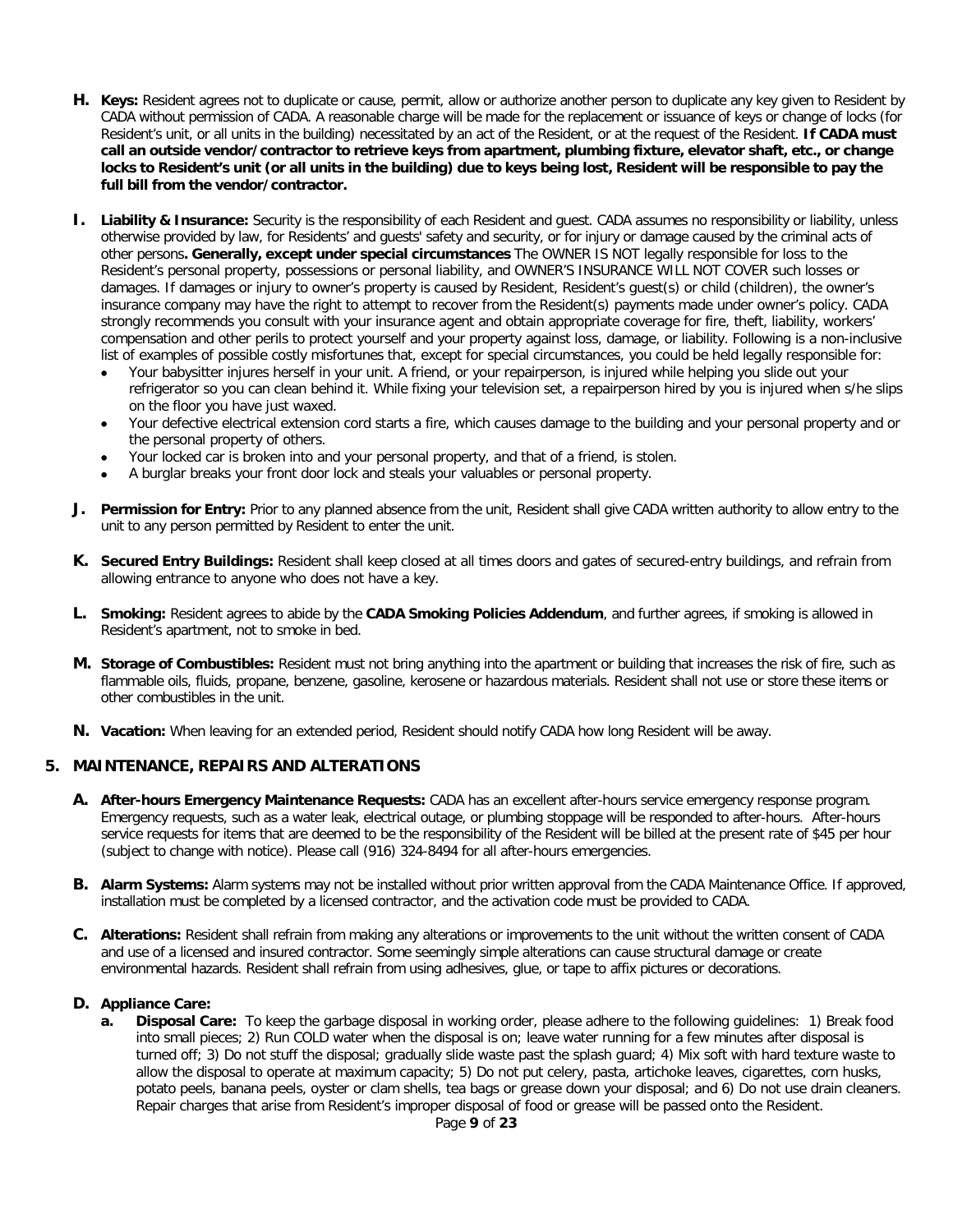- **b. Refrigerator Care:** To ensure efficient operation, manual defrost freezers should be defrosted at least every two months or whenever the frost is approximately ¼ inch thick. To defrost, all food should be removed from the freezer and a pan of warm water placed inside after the control knob has been turned off. Sharp objects should not be used to loosen ice or frost. The refrigerator exterior may be cleaned with glass or tile cleaner.
- **c. Stove Care:** Residents agree to keep the stove clean and grease free. Accumulated grease is a fire hazard. Hood vent filters should be cleaned with hot, soapy water. Sharp instruments should not be used to clean the oven or stovetop. Use of aluminum foil on stove burners, drip pans, ovens and broilers is prohibited due to fire and electrical shock hazards.
- **d. Carpet Care:** Residents are responsible for keeping their carpets clean. Carpets must be vacuumed on a regular basis for proper care. Food and beverage stains may be removed by using cold water and Ivory soap. Ink stains may be removed by immediately covering with salt and scooping up once the ink has been absorbed. Repeat process until stain is lifted. If necessary, leave salt on stain overnight. For information on the removal of other stains, contact CADA's maintenance office. For stains that are beyond the ability of the Resident to cure, a professional carpet cleaner must be arranged through CADA's Maintenance office, at the Resident's expense.
- **E. Heavy Items:** Residents may not affix heavy electronic equipment, or other heavy items, to any walls of the dwelling unit. Additionally, items that weigh more than are determined to be reasonable for the floor loading of the apartment are not permitted. Resident must check with CADA before bringing heavy items (i.e., waterbeds, safes, pianos, etc.) into the apartment, to ensure the building can handle the increased floor load.
- **F. Light Bulbs:** Residents are expected to furnish and replace their own electric light bulbs.
- **G. Plumbing & Drains:** To avoid sewage back up and costly repairs, Residents should **NEVER flush** the following items: Personalfacial-baby wipes, including disposable wipes, paper towels, disposable diapers, facial tissue, dental floss, personal hygiene products. Grease should not be disposed of in the sinks or toilet. Costs of repair or clearance of stoppages in waste pipes or drains, water pipes or plumbing fixtures caused by Resident negligence or improper usage are the responsibility of the Resident. Payment for corrective action must be paid by Resident upon request of CADA.
- **H. Right of Entry:** Landlord may enter a Resident's unit **without notice** under the following circumstances: emergency (i.e. electrical, fire, flood, loud noise, etc.); by court order; Resident has abandoned the unit; or the Resident consents.
- **I. Service of Equipment:** CADA will maintain all equipment it owns in the apartment, without charge, provided that the cause of the breakdown or damage was not caused by Resident's negligence. If it is determined that Resident is at fault, the cost of the repair will be billed to Resident.
- **J. Service Request Notification:** Resident agrees to call or email CADA's Maintenance Office to advise CADA of any item/s requiring repair, such as electrical problems, dripping faucets, or inoperable appliances. CADA's Maintenance Dispatcher will give Resident a tracking number to confirm the request has been received. Resident shall make repair requests as soon after the defect is noted as is practical. Resident shall refrain from making service requests directly to maintenance personnel, field staff, or other staff unless directed to do so by CADA. If Resident cancels a scheduled appointment for a requested repair without giving at least 48 hours advance notice, a service charge may be assessed. Repeated cancellations may be grounds for termination of Rental Agreement or Lease.
- **K. Useful Life of Fixtures/Finishes:** Residents are responsible for damages to all interior fixtures/finishes including, but not limited to, floor coverings, paint, window coverings and countertops. Ordinary wear and tear is expected over the life of the fixture/finish. Charges for damage will be pro-rated based on the length of residency and the remaining useful life of the fixture/finish. The list below provides CADA's policy for the useful life of each major fixture/finish:

| <b>Fixture</b> |                                     | <b>Useful Life</b> |
|----------------|-------------------------------------|--------------------|
|                | • Carpeting                         | 5 years            |
|                | • Vinyl Composition Tile/Linoleum   | 10 years           |
|                | Paint                               | 5 years            |
|                | Window blinds (vertical/horizontal) | 10 years           |
|                | • Laminate countertops              | 10 years           |

**L. Window Coverings:** Resident shall refrain from using aluminum foil as a window covering and shall obtain the written approval of CADA before using any window covering visible from the exterior of the building. No window covering added by the Resident shall obscure the CADA-supplied blinds.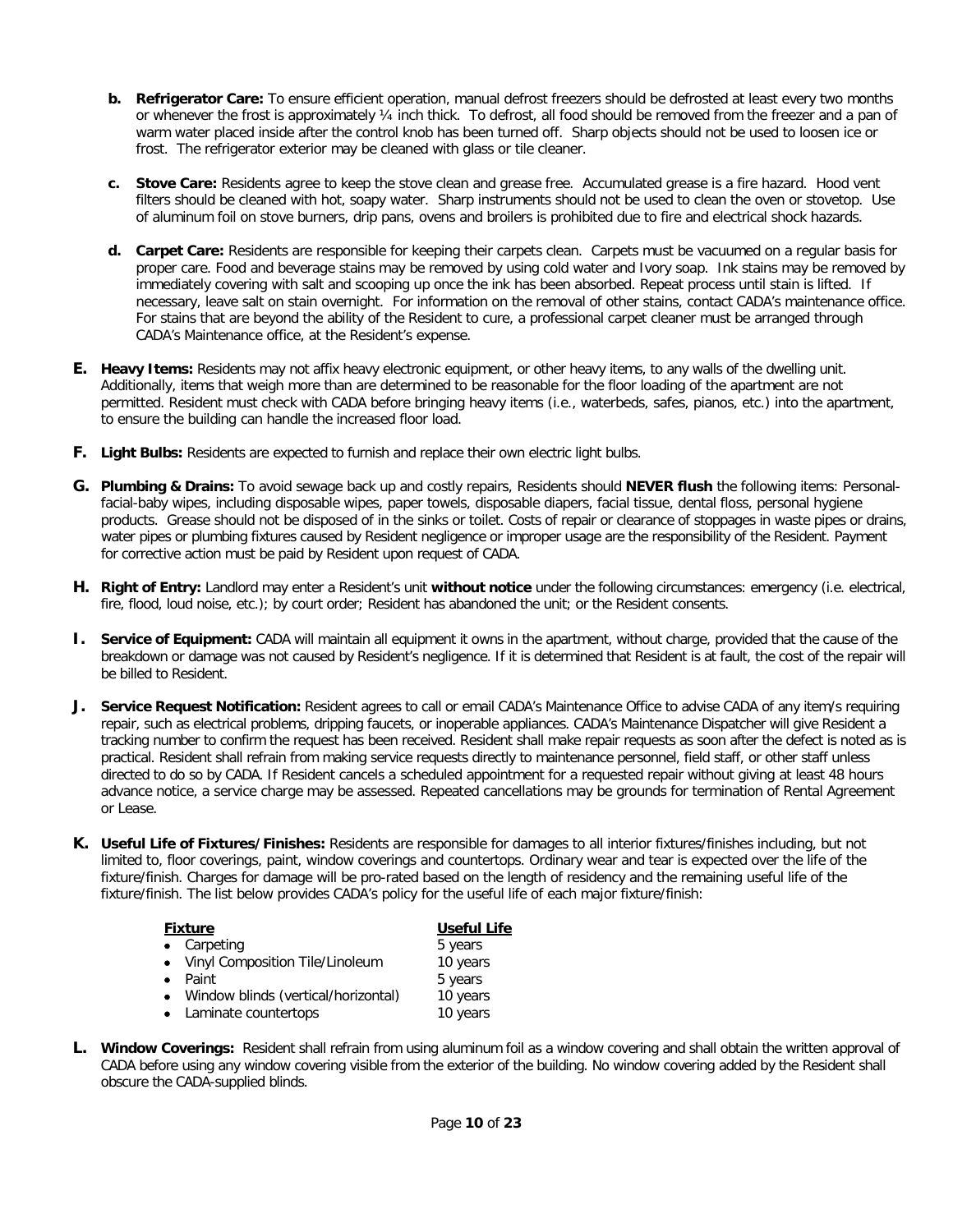**M. Window Sills:** Resident must refrain from using windows and windowsills to display items if said items are visible from the exterior of the building. Seasonal items may be allowed upon approval from CADA. Condensation that is allowed to build up on windows or windowsills can cause costly damage to the Premises. Resident must run a small oscillating fan in rooms where condensation is noticed, especially when it does not quickly dissipate.

## **6. ENVIRONMENTAL ISSUES**

- **A. Condensation Prevention:** When it is colder outside than it is inside a Resident's apartment, windows will sweat. If condensation is allowed to accumulate, it can damage the windowsill, frame, and surrounding drywall and sheetrock. Residents must look for the presence of condensation, and take steps to reduce the damage it may cause. Residents are encouraged to run a small oscillating fan in any room where condensation is noticed, especially in the bathroom. **A fan should be left on until any steam or condensation has dissipated, and ideally for another hour afterwards.**
- **B. Proposition 65 "Safe Drinking Water and Toxic Enforcement Act of 1986"):** California's Proposition 65 (Safe Drinking Water and Toxic Enforcement Act of 1986) requires businesses with 10 or more employees to provide warnings prior to exposing individuals to chemicals known to the State to cause cancer, and/or birth defects or other reproductive harm. Please refer to the Prop 65 Notice/Addendum for more information.
- **C. Spare the Air Program:** The Air District in which the Premises is located has enacted a "Spare the Air" program, which prohibits certain activities, which may include burning wood, pellets, or manufactured fire logs when a "Spare the Air" Alert is issued. A map of all California Air Districts, with links to local information and contacts is available at [www.arb.ca.gov/capcoa/dismap.htm.](http://www.arb.ca.gov/capcoa/dismap.htm) If a Resident's apartment is equipped with a working fireplace the following rules must be followed:
	- **a.** Resident shall take all steps necessary to ensure that he/she is aware of "Spare the Air" days. Most Air Districts have toll-free numbers, email alerts and/or websites that provide this information.
	- **b.** Resident shall comply with all "Spare the Air" restrictions. Restrictions can vary from one Air District to another. Resident is responsible for obtaining information about the restrictions specific to the District in which the Premises are located.
	- **c.** Resident is responsible for any "Spare the Air" fines or other costs occasioned by "Spare the Air" violations on the Premises while the Resident is in possession. If any such fines or costs are levied against Landlord, Resident agrees to pay such fines or costs attributed to Resident's tenancy or the conduct of Resident, Resident's guests or others at the Premises. The obligation to pay fines and costs assessed against Landlord may be in addition to any assessed directly against Resident.
	- **d.** Resident agrees that Landlord may provide Resident's name and address to the regional Air District for the purpose of notifications and enforcement of the Spare the Air program.
	- **e.** Nothing herein is deemed to be authorization of or consent by Landlord to burn anything that is not authorized by the Rental/Lease Agreement.
- **D. Water Conservation**: The State Water Resources Control Board's regulation prohibits all Californians from: washing down driveways and sidewalks; watering of outdoor landscapes that cause excess runoff; using a hose to wash a motor vehicle, unless the hose is fitted with a shut-off nozzle; and using potable water in a fountain or decorative water feature, unless the water is recirculated. Many local water boards also have restrictions. Links to local information and contacts is available at: [http://droughtresponse.acwa.com/agencies.](http://droughtresponse.acwa.com/agencies) Resident agrees to the following:
	- **a.** Resident shall take all steps necessary to ensure that he/she is aware of water use restrictions. Most water agencies have toll-free numbers, email alerts and/or websites that provide this information.
	- **b.** Resident shall comply with all state and local water use restrictions. Restrictions can vary from one area to another. Resident is responsible for obtaining information about the restrictions specific to the City or County in which the Premises are located.
	- **c.** If Resident is responsible under the Rental/Lease Agreement for maintaining landscaping, including sufficient watering, Resident shall perform this obligation in a manner consistent with state and local water use Restrictions. Please contact Landlord for more information.
	- **d.** Resident is responsible for promptly paying any fines or other costs occasioned by water usage violations that are the proximate result of the Resident's action. If any such fines or costs are levied against Landlord, Resident agrees to pay such fines or costs attributed to Resident's tenancy or the conduct of Resident, Resident's guests or others at the Premises. In the event that Landlord has already paid fines or costs levied against Landlord as of the date Resident is notified of the levy against Landlord, Resident shall, within five (5) days of Landlord's written demand therefore, reimburse Landlord for the entire sum paid. The obligation to pay fines and costs assessed against Landlord may be in addition to any assessed directly against Resident.
	- **e.** Resident agrees that Landlord may provide Resident's name and address to the local water agency for the purpose of notifications and enforcement of water use restrictions.
	- **f.** Nothing herein is deemed to be authorization of or consent by Landlord to water usage not authorized by the Rental/Lease Agreement.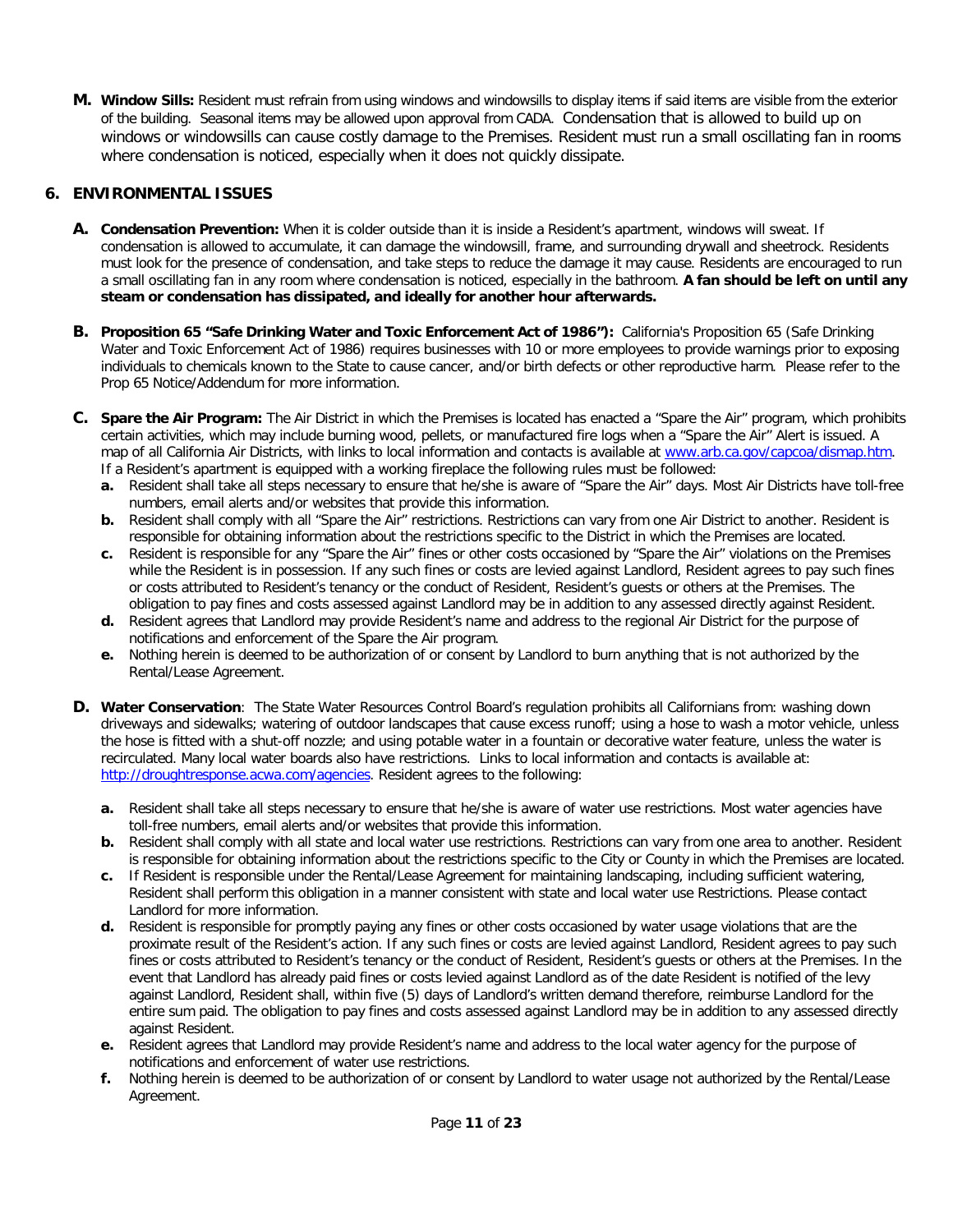## **7. PARKING AND STORAGE**

- **A. Car Washing:** Cars, bicycles, scooters, etc. may not be washed in the common areas or parking areas of any CADA property. Residents also may not use CADA's outdoor water supply for their own use at any time.
- **B. No Parking Zones:** Resident shall ensure that posted and designated fire zones or "No parking" areas remain clear of vehicles at all times.
- **C. Parking Agreement:** All parking spaces managed by CADA are reserved. Resident must sign a separate **Parking Agreement Addendum** and pay a monthly fee. The only units that come with parking are the Carriage Pathway Townhomes.
- **D. Parking Costs:** CADA Residents receive a 50% discount off CADA's market parking rates.
- **E. Registration:** Only currently registered vehicles may be parked on the property. A vehicle parked in violation of local laws/ordinance, or that lacks an engine, transmission, wheels, tires, doors, windshield, or any other major part or equipment necessary to operate safely on the highways, is subject to being towed under California Vehicle Code 22658.
- **F. Reserved Parking Spaces:** Resident shall refrain from parking in unauthorized areas or in another Resident's designated parking space. Vehicles parked in unauthorized areas or in another Resident's space may be towed away at the vehicle owner's expense.
- **G. Storage:** Some apartment communities operated by CADA may have storage units or lockers that may be rented for a fee, in accordance with the terms of a separate **Storage Addendum**. If available, Resident agrees to store items at own risk. The following items are prohibited: flammable liquids, corrosives, explosives, toxics, or materials subject to spontaneous combustion, etc.

#### **8. MISCELLANEOUS:**

- **A. Banquet Space Available:** CADA Residents have access to a banquet facility, the Courtyard, near the corner of 14th & O Streets. CADA Residents receive a \$50 discount off regular rental rates. For more information, log onto [www.cadacourtyard.com.](http://www.cadacourtyard.com/)
- **B. Bike Racks:** Bike racks are available at many CADA properties. Ask your Resident Services Representative for the location of the bike rack nearest your apartment. Residents may make suggestions for bike rack locations at any time. CADA will strive to meet the request if at all possible.
- **C. Bus & Light Rail:** All of CADA's properties are within easy walking distance to a bus or light rail stop. CADA encourages Residents to make use of public transit whenever possible to reduce the number of cars on the roads. Please call Regional Transit at (916) 321-buss (2877); for hearing impaired: TDD (916) 483-HEAR (4327).
- **D. Customer Service:** CADA is committed to its Residents, and to providing a high level of customer service. If we ever fail to fulfill our commitment, Residents are encouraged to put any concerns in writing to CADA's Resident Services Manager. She will work diligently to resolve any concern or complaint that may arise.
- **E. Internet:** CADA Residents have several options for connecting to the internet. The cable company, Comcast, offers internet service, as does ATT Phone Company. See the list of "Important Phone Numbers" included in this handout for contact information.
- **F. Referral Rewards:** CADA offers a referral reward to our valued Residents upon referral of a friend or family member who moves into a CADA apartment. Sometimes the Referral Reward is in the form of a rent credit; other times it is a gift card to a local business. In order to claim your Referral Reward, the person you referred must list you on their Rental Application or Guest Card as the person who referred them to CADA. Once the referred party moves in you may claim your Referral Bonus by filling out a Referral Reward Request form. The Referral Rewards are subject to change; ask your Rental Agent for more information.
- **G. TV Reception:** CADA does not provide "over the air" television reception. In order to receive a television signal, Resident must provide his/her own antenna in the form of "rabbit ears," or sign up with a private cable company. All of CADA properties are wired to receive cable television, which can be activated by the Resident signing an agreement with Comcast Cable. Their fees vary according to the package chosen. Satellite dishes may be installed in very limited circumstances, in accordance with the terms of the Cable/Satellite Addendum to the Rental/Lease Agreement.